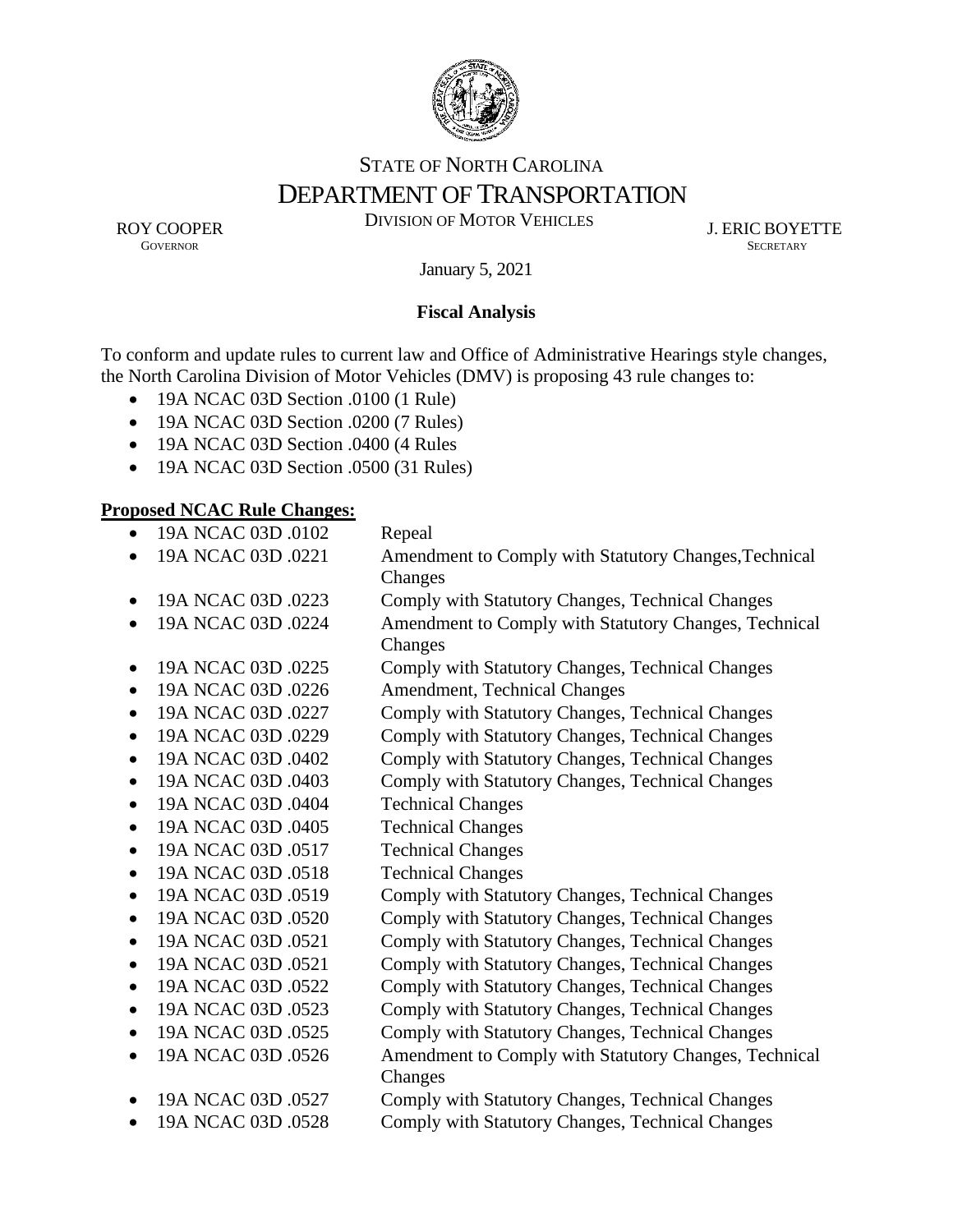| 19A NCAC 03D .0529              | Comply with Statutory Changes, Technical Changes |
|---------------------------------|--------------------------------------------------|
| 19A NCAC 03D .0530              | Comply with Statutory Changes, Technical Changes |
| 19A NCAC 03D .0531              | Comply with Statutory Changes, Technical Changes |
| 19A NCAC 03D .0532              | Comply with Statutory Changes, Technical Changes |
| 19A NCAC 03D .0533              | Comply with Statutory Changes, Technical Changes |
| 19A NCAC 03D .0534              | Comply with Statutory Changes, Technical Changes |
| 19A NCAC 03D .0535              | Comply with Statutory Changes, Technical Changes |
| 19A NCAC 03D .0536              | Comply with Statutory Changes, Technical Changes |
| 19A NCAC 03D .0537              | Comply with Statutory Changes, Technical Changes |
| 19A NCAC 03D .0538              | Comply with Statutory Changes, Technical Changes |
| 19A NCAC 03D .0539              | Comply with Statutory Changes, Technical Changes |
| 19A NCAC 03D .0540              | Comply with Statutory Changes, Technical Changes |
| 19A NCAC 03D .0541<br>$\bullet$ | Comply with Statutory Changes, Technical Changes |
| 19A NCAC 03D .0542              | Comply with Statutory Changes, Technical Change  |
| 19A NCAC 03D .0543              | Comply with Statutory Changes, Technical Changes |
| 19A NCAC 03D .0544              | <b>Technical Changes</b>                         |
| 19A NCAC 03D .0545              | Comply with Statutory Changes, Technical Changes |
| 19A NCAC 03D .0550              | Comply with Statutory Changes, Technical Changes |
| 19A NCAC 03D .0551              | Comply with Statutory Changes, Technical Changes |
| 19A NCAC 03D .0552              | Comply with Statutory Changes, Technical Changes |
|                                 |                                                  |

Agency Contact: Helen Landi Interagency Director/APA Coordinator

> Hannah D. Jernigan APA/Rulemaking Program Manager

Statutory Authority: N.C.G.S. § 20-2; § 20-39; § 20-52; § 20-52.1; § 20-72; § 20-72.1; § 20-75; § 20-77, § 20-77(d); § 20-79; § 20-79(a); § 20-79.1; § 20-87(7); § 20-114(c); § 20-143-143.9; § 20- 143-143.12; § 20-183.2, § 20-183.3, § 20-183.3(a)(1), § 20-183.3(c), § 20-183.4; § 20-183.4D; § 20-183(a)(4) through 20-183(a)(9); § 20-183.5; § 20-183.6; § 20-183.6A; § 20-183.7; § 20- 183.7(a); § 20-183.8A(a)(2); § 20-183.8F;§ 20-286; § 20-288(e); § 20-294; § 20-294(2); § 20-302; § 44A-2 through 44A-4; 93B-8.1; § 160A 303

| <b>Impact Summary:</b> | Federal Government – No   |
|------------------------|---------------------------|
|                        | State Government $-$ No   |
|                        | Local Government $-$ No   |
|                        | Substantial Impact $-$ No |

Necessity: NCDMV is proposing to revise 43 License and Theft Bureau (formerly known as the Enforcement Section) Administrative Code Rules as they apply to General Information; Motor Vehicle Dealer, Sales, Distributor and Factory Representative License; Notice of Sale and Stored Vehicles; and General Information Regarding Safety Inspection of Motor Vehicles. Some of these Rules have not been updated in more than 35 years.

As part of the Office of Administrative Hearings (OAH) Periodic Review,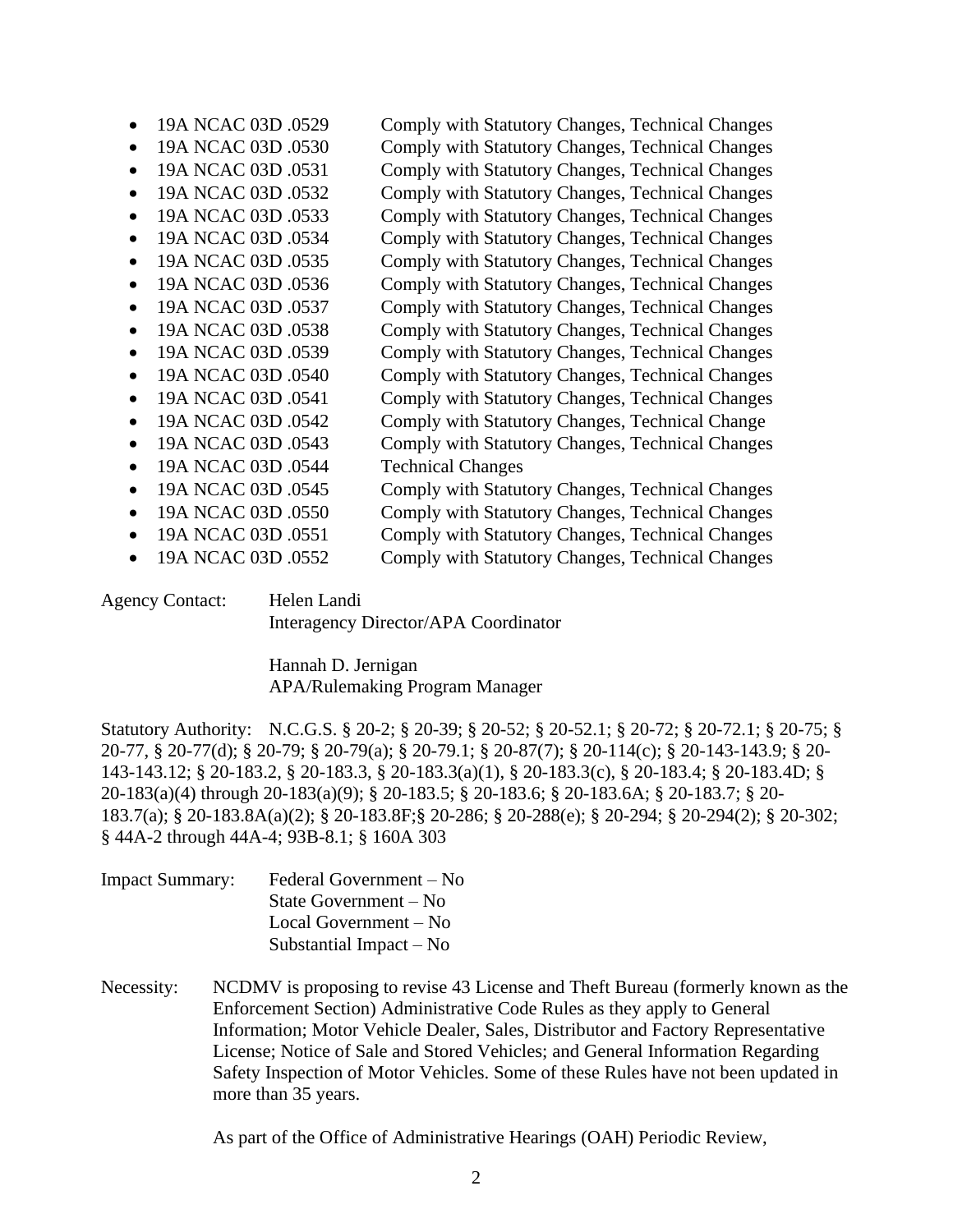these Rules were deemed necessary with substantive public interest. The agency is updating these rules with technical changes to conform with current law, OAH preferred style and format and modern processes and procedures. Additional technical changes to several other rules are proposed to clarify and update language. These rules do not have substantive changes. No fees or any funds are being added to these rules. Where appropriate and where fees are already listed in statute, they have been removed from these rules.

# **19A NCAC 03D .0102 Forms and Publications - Repeal**

## **19A NCAC 03D .0221 Conditions for Issuing Temporary Markers by A Dealer – Amendment, Technical Changes**

This rule is amended to comply with statutory changes to North Carolina General Statutes § 20- 79.1, § 20-52 and style changes.

# **19A NCAC 03D .0223 Dealer Plates - Technical Changes**

This rule is updated to comply with statutory changes to North Carolina General Statutes § 20-87(7) and style changes.

## **19A NCAC 03D .0224 Illegal Use of Dealer Plates – Amendment, Technical Changes**

This rule is amended to comply with statutory changes to North Carolina General Statutes § 20-79, § 20-294 and style changes.

# **19A NCAC 03D .0225 Vehicles Offered for Sale Owned by Dealership - Technical Changes**

This rule is updated to comply with statutory changes to North Carolina General Statutes § 20-52.1, § 20-72, § 20-72.1, § 20-79 and style changes.

## **19A NCAC 03D .0226 Vehicles Offered for Sale on Consignment – Amendment, Technical Changes**

This rule is amended to clarify the rule and make style changes.

### **19A NCAC 03D .0227 Vehicles Offered for Sale on Floor Plan Lien - Technical Changes**

This rule is updated to comply with statutory changes to North Carolina General Statutes § 20-52, § 20-72, § 20-72.1, § 20-75 and style changes.

### **19A NCAC 03D .0229 Corporate Surety Bonds: Mobile Manufactured Home Dealers - Technical Changes**

This rule is updated to comply with statutory changes to North Carolina General Statutes § 143- 143.9, § 143-143.12 and style changes.

### **19A NCAC 03D .0402 Unclaimed Motor Vehicle - Technical Changes**

This rule is updated to comply with statutory changes to North Carolina General Statutes § 20-77, § 44A-2 and style changes.

## **19A NCAC 03D .0403 Sale of Vehicle to Satisfy Garage Storage or Mechanic Lien - Technical Changes**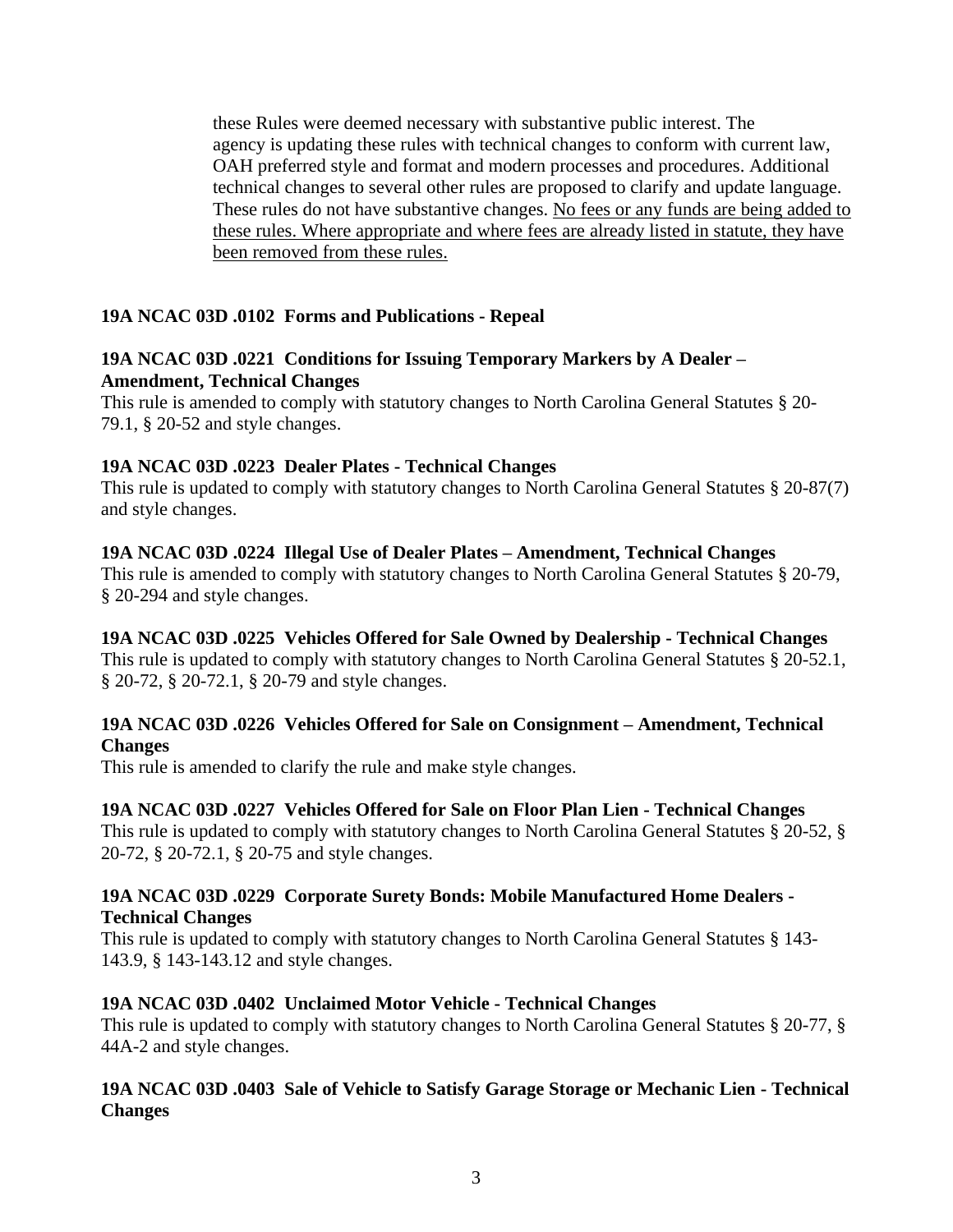This rule is updated to comply with statutory changes to North Carolina General Statutes § 20-77, § 44A-2, § 44A-4 and style changes. The fee amount was removed due to it residing within statute.

### **19A NCAC 03D .0404 Sale of Motor Vehicle Under Judicial Proceedings - Technical Changes** This rule is updated to comply style changes.

## **19A NCAC 03D .0405 Sale of Abandoned Vehicle - Technical Changes**

This rule is updated to comply style changes.

## **19A NCAC 03D .0517 Definitions - Technical Changes**

This rule is updated to comply style changes.

## **19A NCAC 03D .0518 Licensing of Safety or Emissions Inspection Stations - Technical Changes**

This rule is updated to comply style changes.

### **19A NCAC 03D .0519 Stations - Technical Changes**

This rule is updated to comply with statutory changes to North Carolina General Statutes § 20- 183.4, § 20-183.6 and to make style changes.

### **19A NCAC 03D .0520 Mechanic requirements - Technical Changes**

This rule is updated to comply with statutory changes to North Carolina General Statutes § 20- 183.4, § 20-183.6 and to make style changes.

### **19A NCAC 03D .0521 Licensing Requirements - Technical Changes**

This rule is updated to comply with statutory changes to North Carolina General Statutes § 20- 183.2, § 20-183.4 and to make style changes.

### **19A NCAC 03D .0522 Denial, Suspension or Revocation of License - Technical Changes**

This rule is updated to comply with statutory changes to North Carolina General Statutes § 20- 183.8, § 93B-8.1 and to make style changes.

### **19A NCAC 03D .0523 Operations of Safety or Emissions Inspection Stations**

This rule is updated to comply with statutory changes to North Carolina General Statute § 20-183.4, and to make style changes.

### **19A NCAC 03D .0525 Pre-Inspection Requirements**

This rule is updated to comply with statutory changes to North Carolina General Statute § 20-183.2 and to make style changes.

### **19A NCAC 03D .0526 Safety Equipment Grading Items**

This rule is updated to comply with statutory changes to North Carolina General Statute § 20-183.2, § 20-183.4D and to make style changes.

### **19A NCAC 03D .0527 Emission Controls Tampering Check**

This rule is updated to comply with statutory changes to North Carolina General Statute § 20- 183.4D and to make style changes.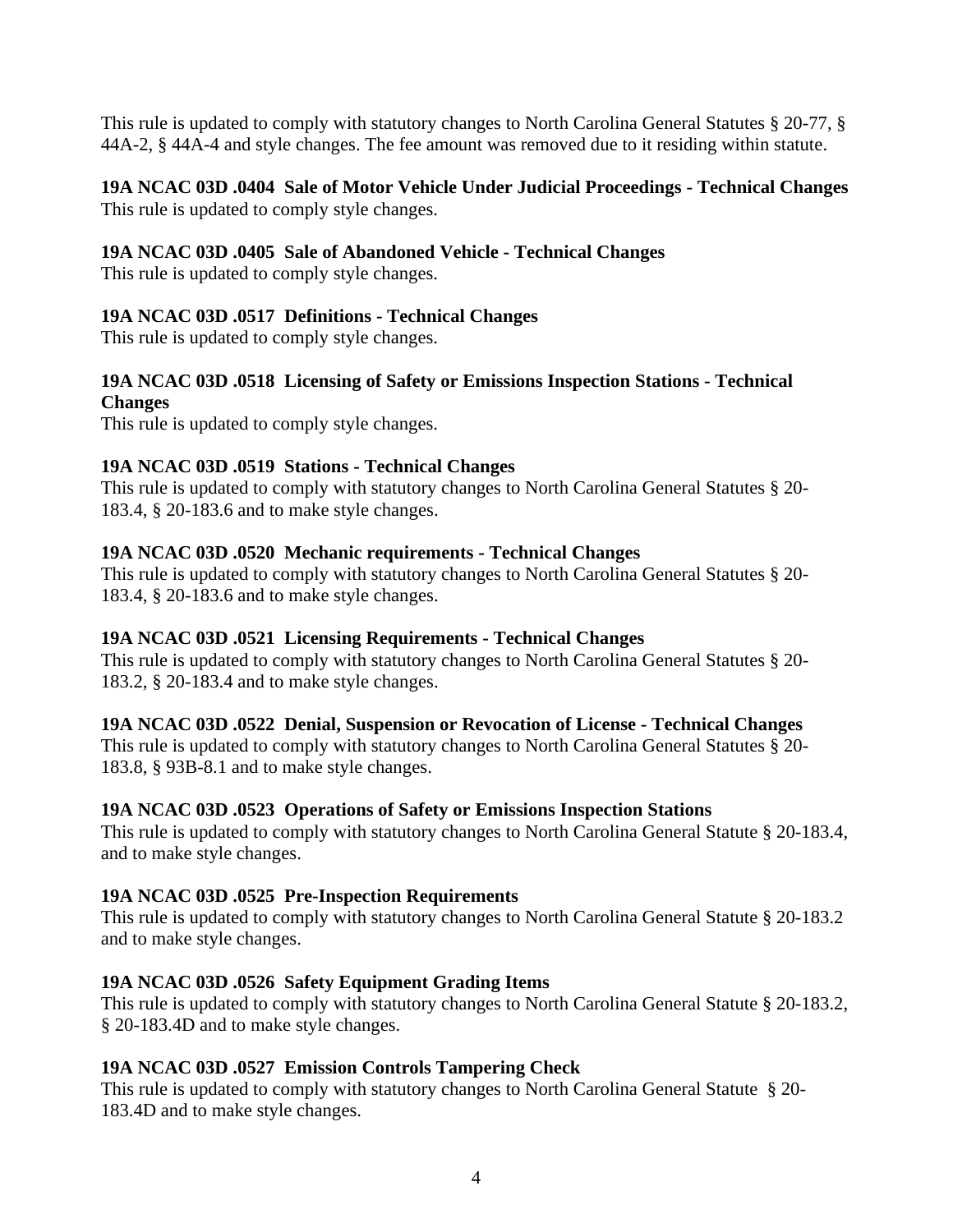## **19A NCAC 03D .0528 Safety Equipment Emission Inspections**

This rule is updated to comply with statutory changes to North Carolina General Statute § 20-183.2, § 20-183.4D.

## **19A NCAC 03D .0529 Certification**

This rule is updated to comply with statutory changes to North Carolina General Statute § 20-183.4D; § 20-183.7 and to make style changes.

## **19A NCAC 03D .0530 Disapproval**

This rule is updated to comply with statutory changes to North Carolina General Statute § 20-183.4D; § 20-183.5 and to make style changes.

### **19A NCAC 03D .0531 Reinspection**

This rule is updated to comply with statutory changes to North Carolina General Statute § 20-183.3(c), § 20-183.7 and to make style changes.

## **19A NCAC 03D .0532 Brakes**

This rule is updated to comply with statutory changes to North Carolina General Statute § 20-  $183.3(a)(1)$  and to make style changes.

## **19A NCAC 03D .0533 Lights**

This rule is updated to comply with statutory changes to North Carolina General Statute § 20-183.3 and to make style changes.

### **19A NCAC 03D .0534 Horn**

This rule is updated to comply with statutory changes to North Carolina General Statute § 20-183.3 and to make style changes.

# **19A NCAC 03D .0535 Steering Mechanism**

This rule is updated to comply with statutory changes to North Carolina General Statute § 20-183.3(4) and to make style changes.

### **19A NCAC 03D .0536 Windshield Wiper**

This rule is updated to comply with statutory changes to North Carolina General Statute § 20-183.3(a)(5).

# **19A NCAC 03D .0537 Directional Signals**

This rule is updated to comply with statutory changes to North Carolina General Statute §  $20-183.3(a)(6)$  and to make style changes.

# **19A NCAC 03D .0538 Tires**

This rule is updated to comply with statutory changes to North Carolina General Statute §  $20-183.3(a)(7)$  and to make style changes.

# **19A NCAC 03D .0539 Tires - Definitions**

This rule is updated to comply with statutory changes to North Carolina General Statute §  $20-183.3(a)(7)$  and to make style changes.